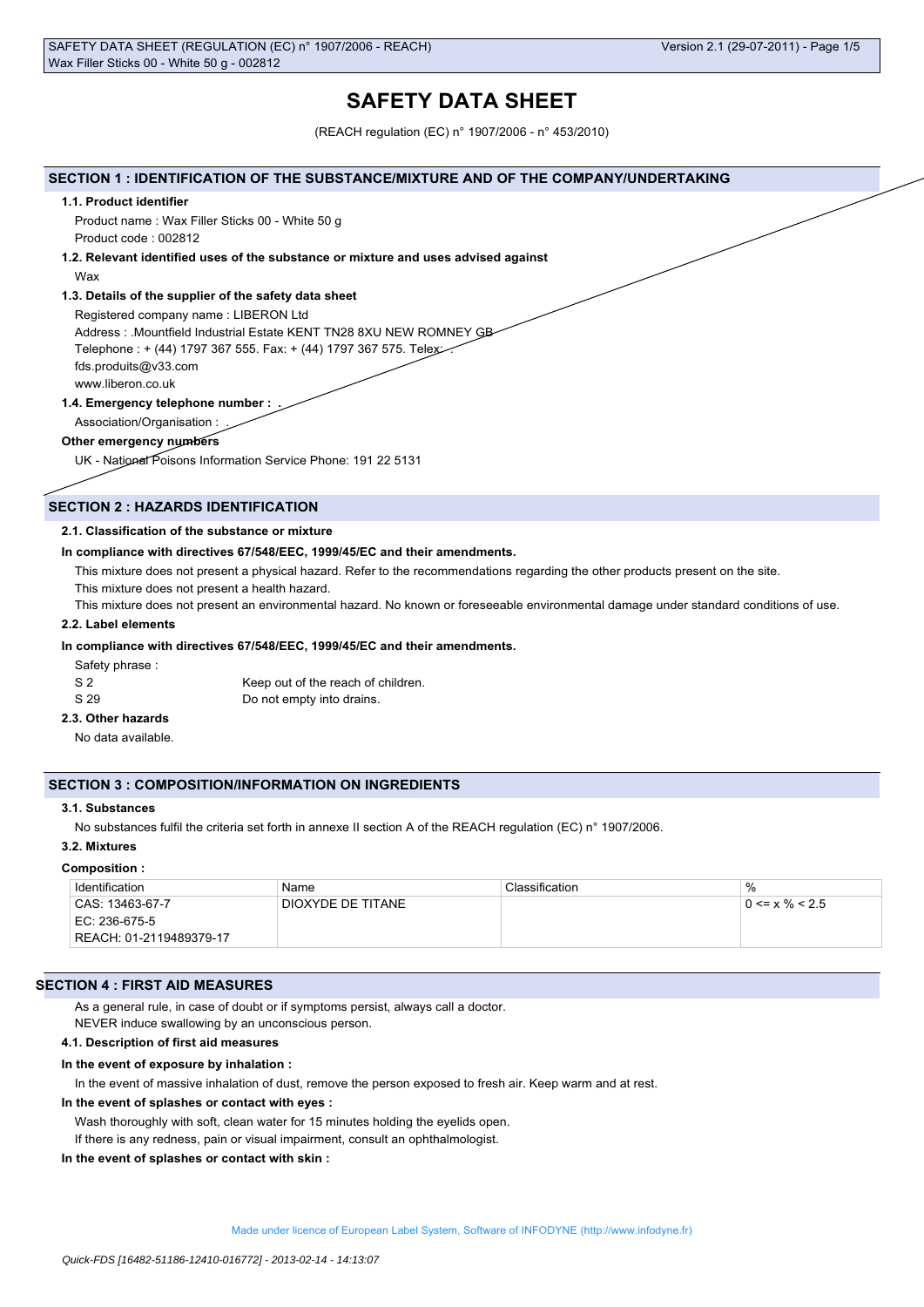Watch out for any remaining product between skin and clothing, watches, shoes, etc.

# **In the event of swallowing :**

Seek medical attention, showing the label.

# **4.2. Most important symptoms and effects, both acute and delayed**

No data available.

**4.3. Indication of any immediate medical attention and special treatment needed**

No data available.

# **SECTION 5 : FIREFIGHTING MEASURES**

Flammable.

#### **5.1. Extinguishing media**

Keep packages cool when in the vicinity of flames.

# **Suitable methods of extinction**

- In the event of a fire, use :
- sprayed water or water mist
- foam
- multipurpose ABC powder
- BC powder
- carbon dioxide (CO2)

#### **Unsuitable methods of extinction**

In the event of a fire, do not use :

- water jet

### **5.2. Special hazards arising from the substance or mixture**

A fire will often produce a thick black smoke. Exposure to decomposition products may be hazardous to health.

Do not breathe in smoke.

In the event of a fire, the following may be formed :

- carbon monoxide (CO)
- carbon dioxide (CO2)

#### **5.3. Advice for firefighters**

No data available.

# **SECTION 6 : ACCIDENTAL RELEASE MEASURES**

# **6.1. Personal precautions, protective equipment and emergency procedures**

Consult the safety measures listed under headings 7 and 8.

# **For non fire-fighters**

Avoid inhaling dust.

#### **For fire-fighters**

Fire-fighters will be equipped with suitable personal protective equipment (See section 8).

#### **6.2. Environmental precautions**

Prevent any material from entering drains or waterways.

# **6.3. Methods and material for containment and cleaning up**

Retrieve the product by mechanical means (sweeping/vacuuming).

#### **6.4. Reference to other sections**

No data available.

# **SECTION 7 : HANDLING AND STORAGE**

Requirements relating to storage premises apply to all facilities where the mixture is handled.

### **7.1. Precautions for safe handling**

Always wash hands after handling.

#### **Fire prevention :**

# Prevent access by unauthorised personnel.

**Recommended equipment and procedures :**

For personal protection, see section 8.

Observe precautions stated on label and also industrial safety regulations.

# **Prohibited equipment and procedures :**

No smoking, eating or drinking in areas where the mixture is used.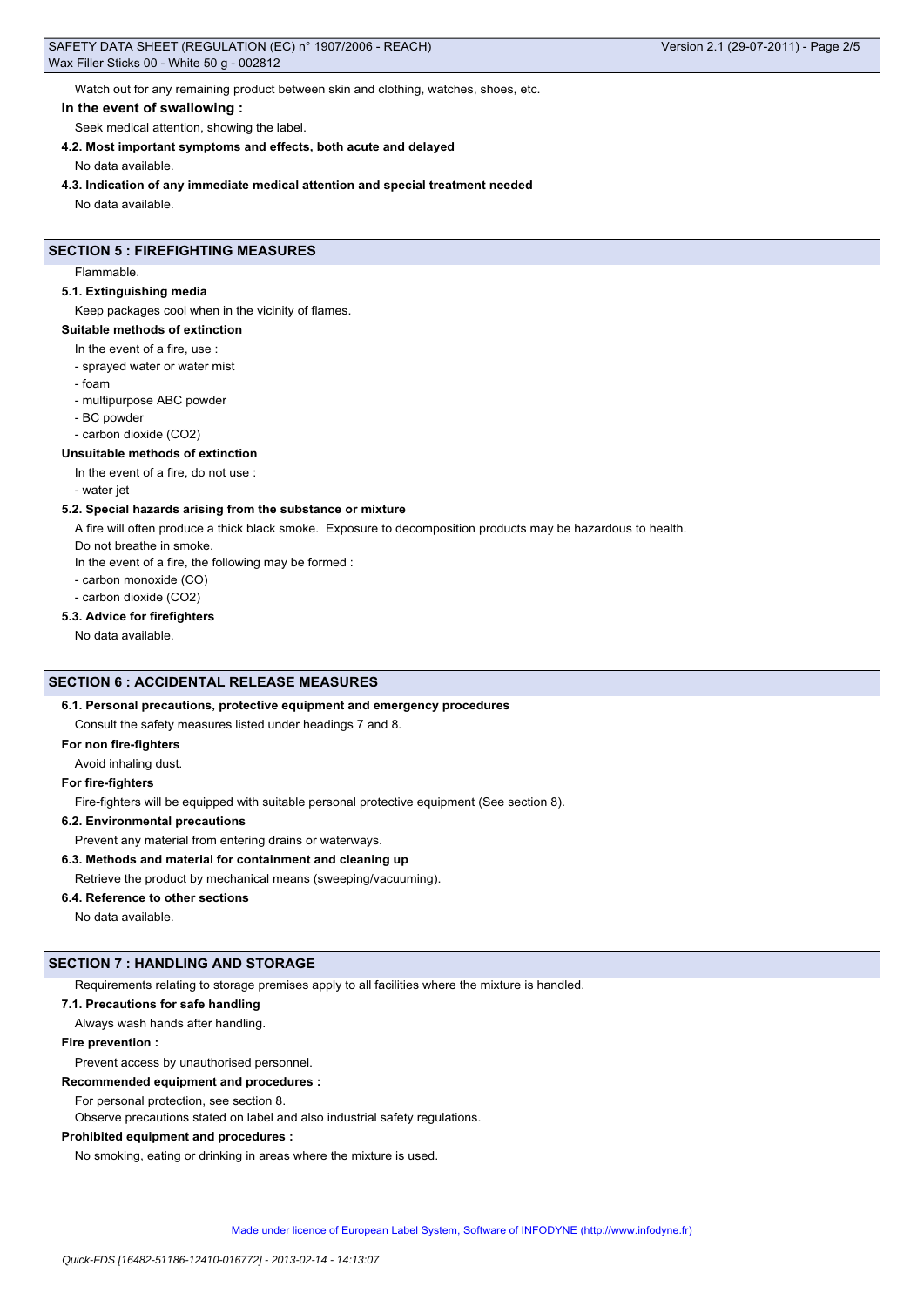# **7.2. Conditions for safe storage, including any incompatibilities**

No data available.

#### **Storage**

Keep out of reach of children.

#### **Packaging**

Always keep in packaging made of an identical material to the original.

## **7.3. Specific end use(s)**

No data available.

# **SECTION 8 : EXPOSURE CONTROLS/PERSONAL PROTECTION**

#### **8.1. Control parameters**

## **Occupational exposure limits :**

- ACGIH TLV (American Conference of Governmental Industrial Hygienists, Threshold Limit Values, 2010) :

| CAS                                                       | TWA :             | STEL:         | Ceiling:    | Definition:              | Criteria : |         |
|-----------------------------------------------------------|-------------------|---------------|-------------|--------------------------|------------|---------|
| 13463-67-7                                                | $10 \text{ mg/m}$ |               |             |                          |            |         |
| - France (INRS - ED984 : 2008) :                          |                   |               |             |                          |            |         |
| CAS                                                       | $VME-ppm$ :       | $VME-mq/m3$ : | $VLE-ppm$ : | $VLE-mq/m3$ :            | Notes:     | TMP No: |
| 13463-67-7                                                |                   | 10            |             |                          |            |         |
| - UK / WEL (Workplace exposure limits, EH40/2005, 2007) : |                   |               |             |                          |            |         |
| CAS                                                       | TWA :             | STEL:         | Ceiling:    | Definition:              | Criteria : |         |
| 13463-67-7                                                | $10$ mg/m $3$     |               |             | $\overline{\phantom{0}}$ | TI         |         |

### **8.2. Exposure controls**

#### **Personal protection measures, such as personal protective equipment**

Use personal protective equipment that is clean and has been properly maintained.

Store personal protective equipment in a clean place, away from the work area.

Never eat, drink or smoke during use. Remove and wash contaminated clothing before re-using. Ensure that there is adequate ventilation, especially in confined areas.

### **- Eye / face protection**

#### Avoid contact with eyes.

Use eye protectors designed to protect against liquid splashes

Before handling, wear safety goggles in accordance with standard EN166.

Before handling powders or dust emission, wear mask goggles in accordance with standard EN166.

# **- Hand protection**

Wear suitable protective gloves in the event of prolonged or repeated skin contact.

Type of gloves recommended :

- Natural latex
- Nitrile rubber (butadiene-acrylonitrile copolymer rubber (NBR))
- PVC (polyvinyl chloride)
- Butyl Rubber (Isobutylene-isoprene copolymer)

### **- Body protection**

Work clothing worn by personnel shall be laundered regularly.

After contact with the product, all parts of the body that have been soiled must be washed.

# **- Respiratory protection**

Avoid breathing dust.

Type of FFP mask :

Wear a disposable half-mask dust filter in accordance with standard EN149.

# **SECTION 9 : PHYSICAL AND CHEMICAL PROPERTIES**

#### **9.1. Information on basic physical and chemical properties**

# **General information :**

| Physical state:                                        | solid.        |  |  |
|--------------------------------------------------------|---------------|--|--|
| Important health, safety and environmental information |               |  |  |
| $pH$ :                                                 | Not relevant. |  |  |
| Flash point interval :                                 | not relevant. |  |  |
| Vapour pressure :                                      | not relevant. |  |  |
| Density:                                               | $0.90 - 1$    |  |  |
| Water solubility:                                      | Insoluble.    |  |  |

# **9.2. Other information**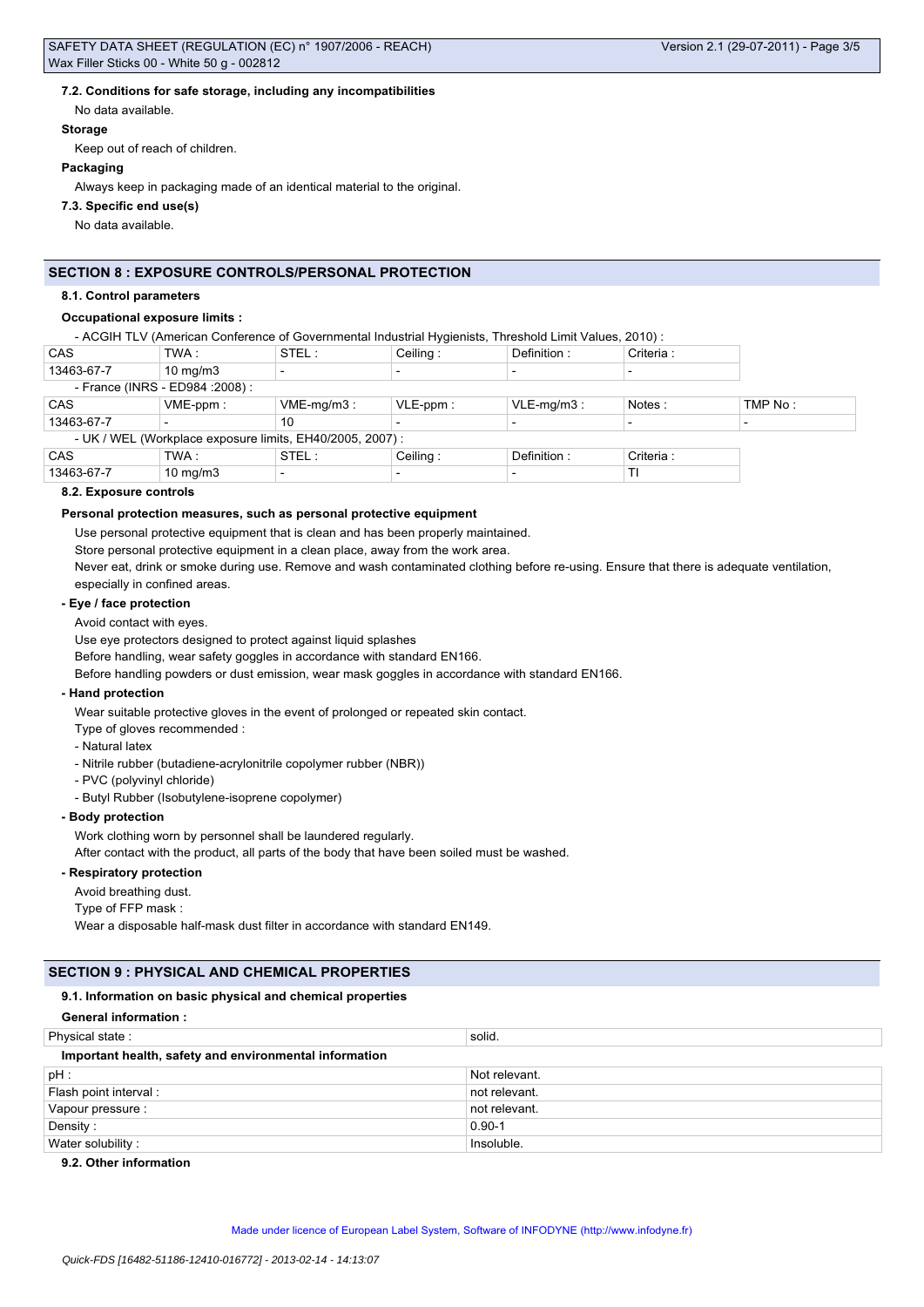No data available.

# **SECTION 10 : STABILITY AND REACTIVITY**

### **10.1. Reactivity**

No data available.

# **10.2. Chemical stability**

This mixture is stable under the recommended handling and storage conditions in section 7.

#### **10.3. Possibility of hazardous reactions**

No data available.

#### **10.4. Conditions to avoid**

- Avoid :
- heating
- heat
- formation of dusts
- frost

Dusts can form an explosive mixture with air.

#### **10.5. Incompatible materials**

Keep away from :

- combustible material

#### **10.6. Hazardous decomposition products**

The thermal decomposition may release/form :

- carbon monoxide (CO)
- carbon dioxide (CO2)

# **SECTION 11 : TOXICOLOGICAL INFORMATION**

#### **11.1. Information on toxicological effects**

Repeated or prolonged contact with the mixture may cause removal of natural oil from the skin resulting in non-allergic contact dermatitis and absorption through the skin.

### **11.1.1. Substances**

No toxicological data available for the substances.

# **11.1.2. Mixture**

No toxicological data available for the mixture.

# **Monograph(s) from the IARC (International Agency for Research on Cancer) :**

CAS 13463-67-7 : IARC Group 2B : The agent is possibly carcinogenic to humans.

# **SECTION 12 : ECOLOGICAL INFORMATION**

#### **12.1. Toxicity**

#### **12.1.1. Substances**

No aquatic toxicity data available for the substances.

# **12.1.2. Mixtures**

No aquatic toxicity data available for the mixture.

**12.2. Persistence and degradability**

No data available.

- **12.3. Bioaccumulative potential**
- No data available.

**12.4. Mobility in soil**

No data available.

**12.5. Results of PBT and vPvB assessment**

No data available.

# **12.6. Other adverse effects**

No data available.

# **SECTION 13 : DISPOSAL CONSIDERATIONS**

Proper waste management of the mixture and/or its container must be determined in accordance with Directive 2008/98/EC.

#### **13.1. Waste treatment methods**